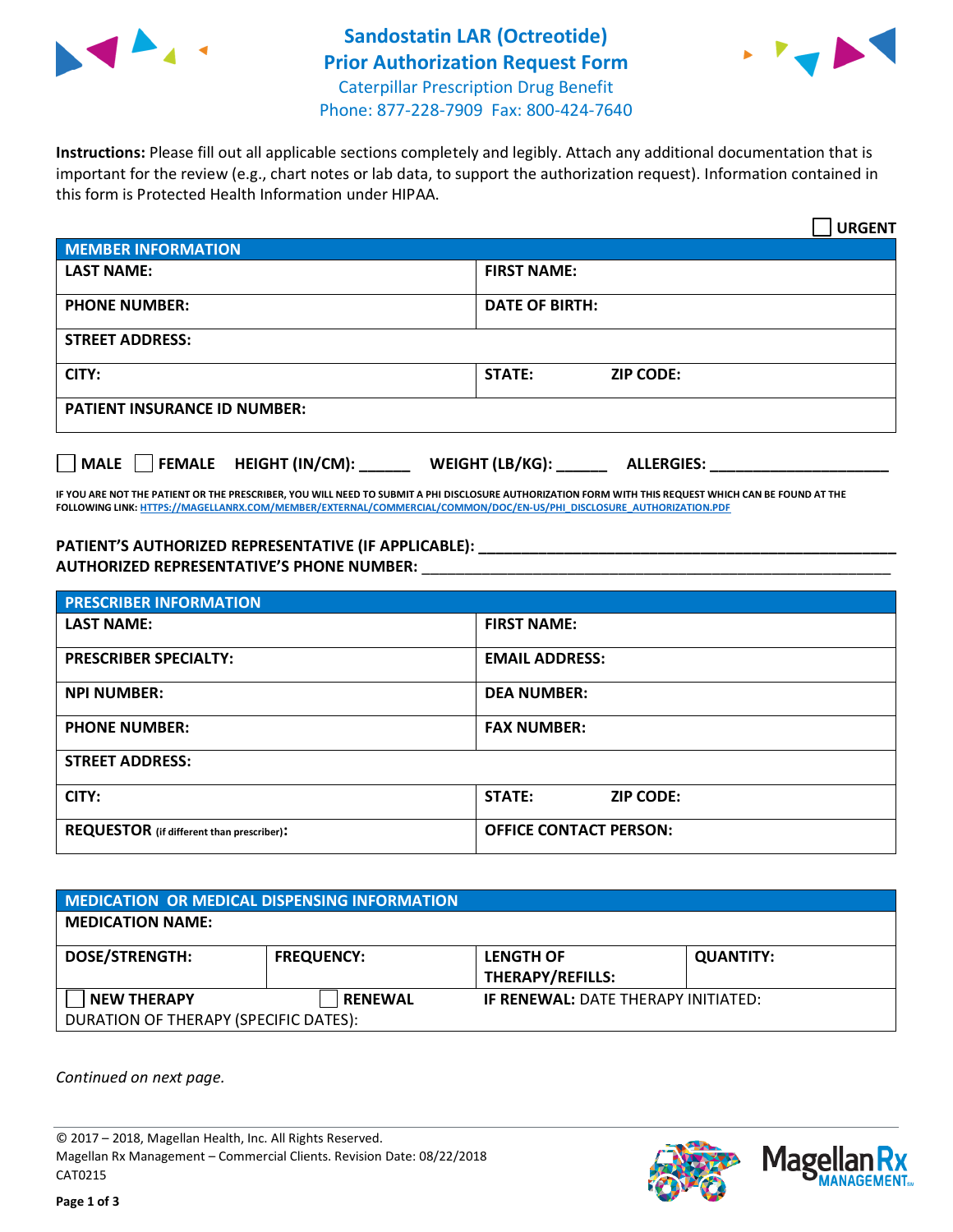



| <b>MEMBER'S LAST NAME:</b>                                                                                                                                                                                                       | <b>MEMBER'S FIRST NAME:</b>                                                                                |                                                       |  |  |
|----------------------------------------------------------------------------------------------------------------------------------------------------------------------------------------------------------------------------------|------------------------------------------------------------------------------------------------------------|-------------------------------------------------------|--|--|
|                                                                                                                                                                                                                                  | 1. HAS THE PATIENT TRIED ANY OTHER MEDICATIONS FOR THIS CONDITION?                                         | YES (if yes, complete below)<br><b>NO</b>             |  |  |
| <b>MEDICATION/THERAPY (SPECIFY</b><br>DRUG NAME AND DOSAGE):                                                                                                                                                                     | <b>DURATION OF THERAPY (SPECIFY</b><br>DATES):                                                             | <b>RESPONSE/REASON FOR</b><br><b>FAILURE/ALLERGY:</b> |  |  |
| <b>2. LIST DIAGNOSES:</b>                                                                                                                                                                                                        |                                                                                                            | <b>ICD-10:</b>                                        |  |  |
| □ Acromegaly<br>□ Carcinoid tumor<br>□ Chemotherapy induced diarrhea<br>□ Chylous ascites<br>□ Vasoactive intestinal peptide tumors (VIPomas)<br>□ Other Diagnosis__________________ICD-10 Code(s):_____________________________ |                                                                                                            |                                                       |  |  |
| 3. REQUIRED CLINICAL INFORMATION: PLEASE PROVIDE ALL RELEVANT CLINICAL INFORMATION TO SUPPORT A                                                                                                                                  |                                                                                                            |                                                       |  |  |
| PRIOR AUTHORIZATION.<br>For acromegaly, answer the following:                                                                                                                                                                    |                                                                                                            |                                                       |  |  |
|                                                                                                                                                                                                                                  | Did the patient have a documented inadequate response to surgery and/or radiotherapy? $\Box$ Yes $\Box$ No |                                                       |  |  |
| Is this a request for initial therapy? $\Box$ Yes $\Box$ No                                                                                                                                                                      |                                                                                                            |                                                       |  |  |
| Is the patient a candidate for either surgery or radiotherapy?* $\Box$ Yes $\Box$ No<br>*If NO, please submit documentation.                                                                                                     |                                                                                                            |                                                       |  |  |
| For carcinoid tumors, answer the following:<br>Does the patient have severe diarrhea/flushing episodes?□ Yes □ No                                                                                                                |                                                                                                            |                                                       |  |  |
| For chemotherapy induced diarrhea, answer the following:<br>Has the patient had a documented inadequate response to loperamide?* $\square$ Yes $\square$ No<br>*Please provide documentation.                                    |                                                                                                            |                                                       |  |  |
| For chylous ascites, also answer the following:<br>Does the patient have a diagnosis of chylous ascites post-liver transplantation? $\square$ Yes $\square$ No                                                                   |                                                                                                            |                                                       |  |  |
| Does the patient have a documented inadequate response to a low-fat diet and/or total parenteral nutrition (TPN)<br>alone?* □ Yes □ No<br>*Please provide documentation.                                                         |                                                                                                            |                                                       |  |  |
| Has the patient already received two (2) months of therapy with Sandostatin (octreotide)? $\Box$ Yes $\Box$ No                                                                                                                   |                                                                                                            |                                                       |  |  |
| For vasoactive intestinal peptide tumors (VIPomas), answer the following:                                                                                                                                                        |                                                                                                            |                                                       |  |  |
| Does the patient have profuse watery diarrhea? $\square$ Yes $\square$ No                                                                                                                                                        |                                                                                                            |                                                       |  |  |
|                                                                                                                                                                                                                                  |                                                                                                            |                                                       |  |  |

© 2017 – 2018, Magellan Health, Inc. All Rights Reserved. Magellan Rx Management – Commercial Clients. Revision Date: 08/22/2018 CAT0215